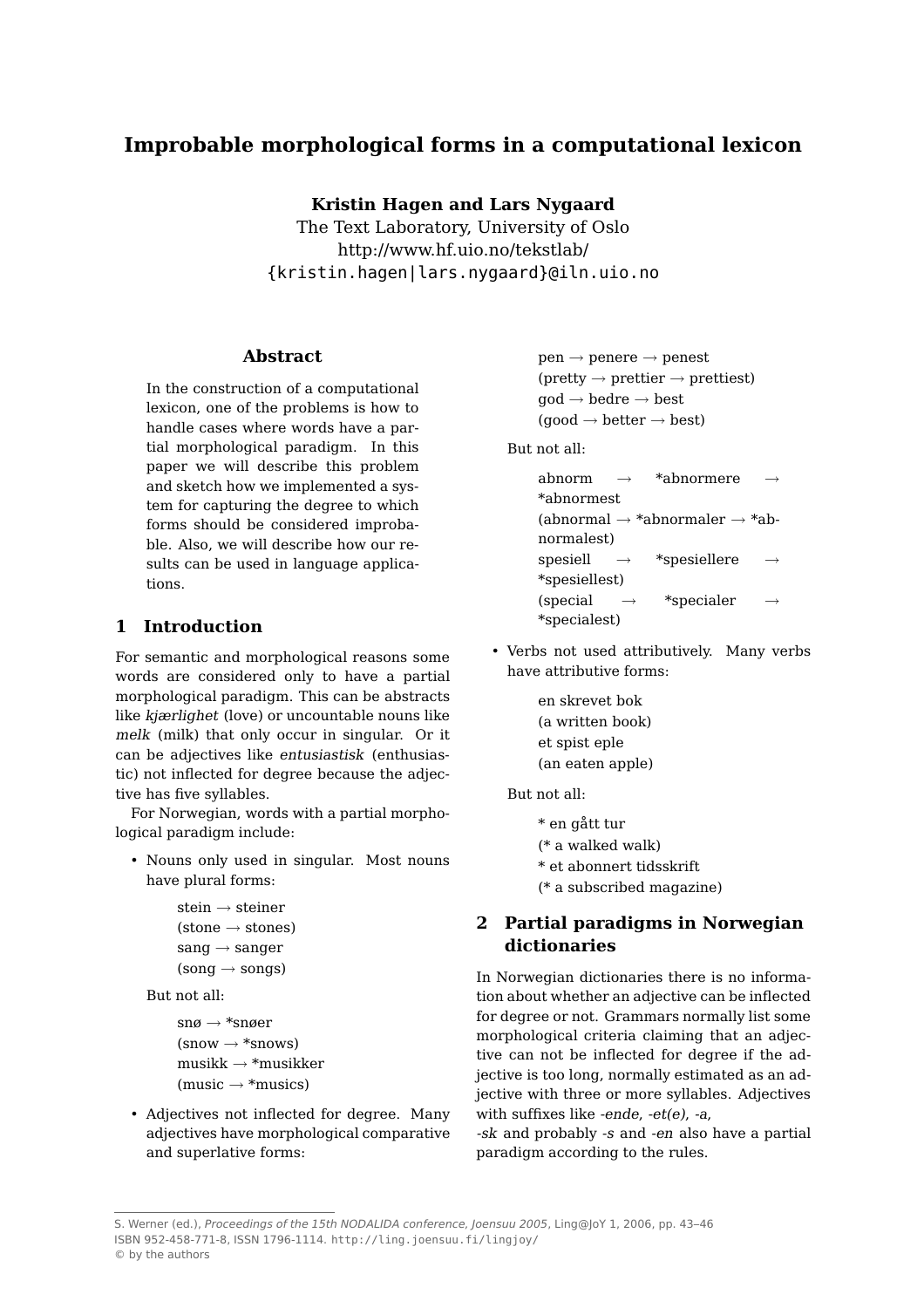For verbs, there is no systematic information about attributive use in the dictionaries, but Bokmålsordboka (Wangensteen, 2004) lists examples for some verbs in the definition part of the dictionary. For nouns, Bokmålsordboka has classified some nouns as singular nouns, but the classification is not complete.

For the computational lexicon the present authors use, Norsk ordbank, all words were originally given full paradigms.

# **3 Improbable, not impossible**

The problem with many of these «extra» inflected forms is that they are not totally impossible, only improbable to a varying degree. When searching for an abstract like musikk on Google, musikkene is actually found more than twenty times. Gåtte is also frequently used according to Google, and spesiellere is used once:

Men selv om de to musikkene har fellestrekk, er mye ulikt.

(Though the two musics do have similarities, there are many differences.)

Fikk dere vekttall per antall gåtte fotturer?

(Were you awarded points per walked walk?)

... men det som er enda spesiellere i Gawadar er sjøen.

(... but what is even specialer in Gawadar is the lake.)

# **4 Including improbable forms is problematic**

To handle examples like musikkene and gåtte, improbable forms have to be present in a computational lexicon. Including the forms is, however, problematic as well:

- From a linguistic perspective because the representation does not reflect the typical usage
- From the perspective of computational linguistics and language technology because the extra forms introduce unnecessary ambiguity:
	- **–** In analysis, the forms are homographs with other forms. Example: *gielder* (improbable plural form for «debts»)

is homonymous with gjelder (verb, present tense of «be valid for» or «applies to»)

**–** In generation, the application will be presented with forms that are not idiomatic to use.

\*Han er prinsipiellere enn jeg trodde

(\* He is fundamentalier than I thought)

Han er mer prinsipiell enn jeg trodde

(He is more fundamental than I thought)

When Norsk ordbank was going to be used in the LOGON machine translation project (Oepen et al., 2004), a project which uses deep linguistic knowledge for both analysis and generation, the need to identify the lemmas with partial morphological paradigms became more urgent.

### **5 A heuristic score**

The main task was identifying lemmas with improbable forms. Additionally, we needed to store and use this information in a way that would give minimal ambiguity, while retaining full coverage.

We implemented a system for creating a heuristic score, attempting to capture the degree to which forms should be considered improbable. The score was based on frequencies in the Oslo Corpus of Tagged Norwegian texts (Johannessen et al., 2000). The Oslo Corpus is tagged with the Oslo-Bergen tagger (Hagen et al., 2000), a constraint grammar tagger where ambiguity is left if none of the constraints can disambiguate between two or more readings. In the Oslo Corpus this results in both ambiguous occurrences of word forms and unambiguous word forms. The formulas for nouns look like this:

For nouns with one or more occurrences in plural form:

$$
\frac{P+Q}{Fk}
$$

For nouns with zero occurrences in plural form:

 $(0 - F)m$ 

 $P$  is the total number of occurrences in plural form (both ambiguous and unambiguous), Q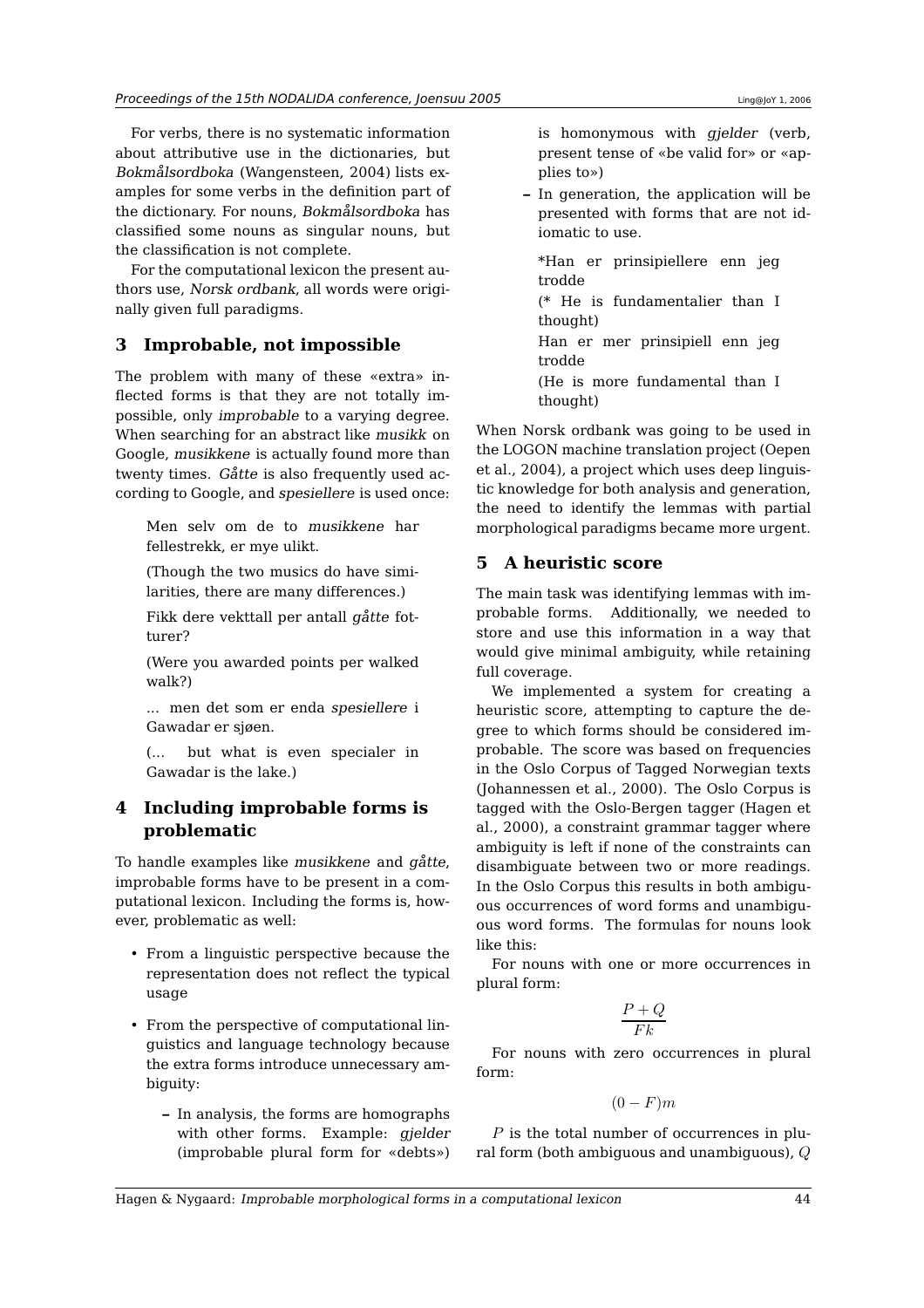is the number of unambiguous occurrences in plural form.  $F$  is the total frequency, and  $m$  and k are weighting constants (we used  $m = 2$  and  $k = 100$ .

A positive score indicates that a word has a full paradigm. A negative score indicates the opposite. The score also says something about the probability: A high negative score says that it is more unlikely that the noun can be used in plural than if the negative score is low.

Results are given in tables 1 and 2. The results are based on a medium-size corpus, where infrequent forms where penalized, since the score was likely to be less reliable: If there are two occurrences in singular and none in plural that is not necessarily an indication that the word only has a singular form.

We also found some problems with homonymy: land (a rare word for «urine from domestic animal») is clearly not a plural word, but since it is ambiguous with land (country), a frequent homonym in the corpus, it got a score indicating plural.

### **6 Improbable forms in Norsk ordbank**

Instead of removing improbable forms from the lexical database Norsk ordbank, we will choose to flag them as improbable using the heuristic improbable-score. In this way, application developers can select what forms will be used. For example, a language generation application can choose not to include the improbable forms. For a tagger like the Oslo-Bergen-tagger, the forms can be included in the initial analysis, but removed later unless they are unambiguous.

In the Oslo-Bergen-tagger we mark the improbable words as <sjelden> (<rare>), and choose them as the correct reading only if the context is unambiguous.

In the following example disse in the meaning huske or gynge (swing) is marked as <rare>, but will still be disambiguated in a sentence like:

Parken var en liten grønn plett med ei disse og ei sandkasse.

(The park was a small green patch, with a swing and a sand pit.)

In some contexts it is hard for a tagger without semantic rules to disambiguate between the noun disse and the pronoun disse. When

the noun *disse* is marked as <rare>, this reading can be deleted after the ordinary linguistic rules are applied:

Ved behov kan disse allikevel kontaktes ved første anledning.

(If need be, they can be contacted at the first opportunity.)

#### **7 Further work**

Although the initial results look promising, a full scale evaluation of the method remain. We plan to evaluate

- against a gold-standard set of hand annotated lemmas
- for application-specific tasks, including analysis and generation

#### **References**

- Kristin Hagen, Janne Bondi Johannessen, and Anders Nøklestad. 2000. A constraint-based tagger for norwegian. In Proceedings of the 17th Scandinavian Conference of Linguistics.
- Janne Bondi Johannessen, Anders Nøklestad, and Kristin Hagen. 2000. A web-based advanced and user friendly system: The oslo corpus of tagged norwegian texts. In Proceedings of the Second International Conference on Language Resources and Evaluation.
- Stephan Oepen, Helge Dyvik, Jan Tore Lønning, Erik Velldal, Dorothee Beermann, John Carroll, Dan Flickinger, Lars Hellan, Janne Bondi Johannessen, Paul Meurer, Torbjørn Nordgård, and Victoria Rosén. 2004. Som å kapp-ete med trollet? Towards MRSbased Norwegian-English Machine Translation. In Proceedings of the 10th International Conference on Theoretical and Methodological Issues in Machine Translation.
- Boye Wangensteen. 2004. Bokmålsordboka. Universitetsforlaget.